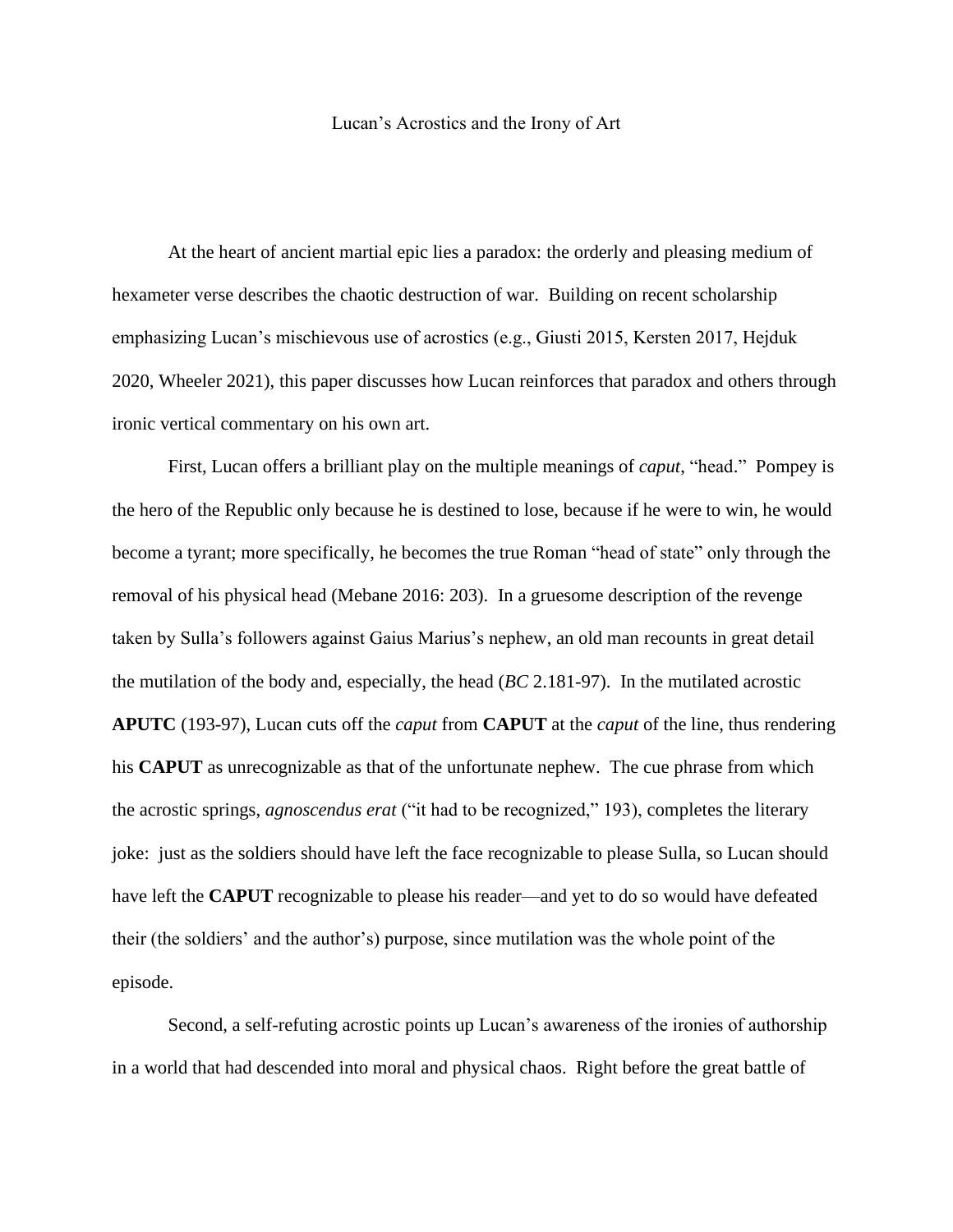Pharsalia, Caesar's soldiers are so eager to fight Pompey's that they rush from the camp pellmell (*BC* 7.331-36). The acrostic **CASU**, which could be interpreted "with a fall," "by chance," or "disastrously," emphasizes the horizontal text's assertion that the charge is disorderly (*ordine nullo*, 332), artless (*arte nulla*, 333), and precipitous (*praecipiti cursu*, 336). Yet the point of an acrostic—and especially this one, so rich in ingenious cue phrases—is that it is arranged *in order*, *artfully*, by a purposeful mind. To be an author of historical epic is necessarily to impose structure and meaning upon one's material, even if that "meaning" amounts to the assertion that there is no meaning.

Finally, an acrostic two books later contains a similarly self-refuting reflection on authorial truth in the context of heroic *mythos*. In the exotic land of Libya, the poet indulges in an uncharacteristic digression on Hercules stealing the golden apples of the Hesperides (*BC* 9.359-66). By complaining about the invidious sort who expect their poets to relate "true things" (*vera*, 360), he effectively calls attention to the outlandishness of the story; yet at the same time, the vertical voice labels the episode as **VERA** (362-65). Moreover, the phrase *virgineus chorus* (362), though Lucan applies it here to the Hesperides, hails from Ovid's description of the temple of Hercules and the *Muses* (*Ars* 3.168), those slippery poetic spirits who, according to Hesiod, "know how to tell many lies similar to truth, but also how to voice true things when we want" (*Theog*. 27-28).

In conclusion, the paper calls for increased awareness that Lucan's acrostics exhibit the sophisticated black humor of his horizontal text, reinforcing his complex web of metaphors in a new dimension. His vertical voice contributes a sardonic commentary not only on the narrative, but also on the narrator of a beautifully constructed poem about ugliness, where recognizability and concealment, meaning and nihilism, are constantly in tension.